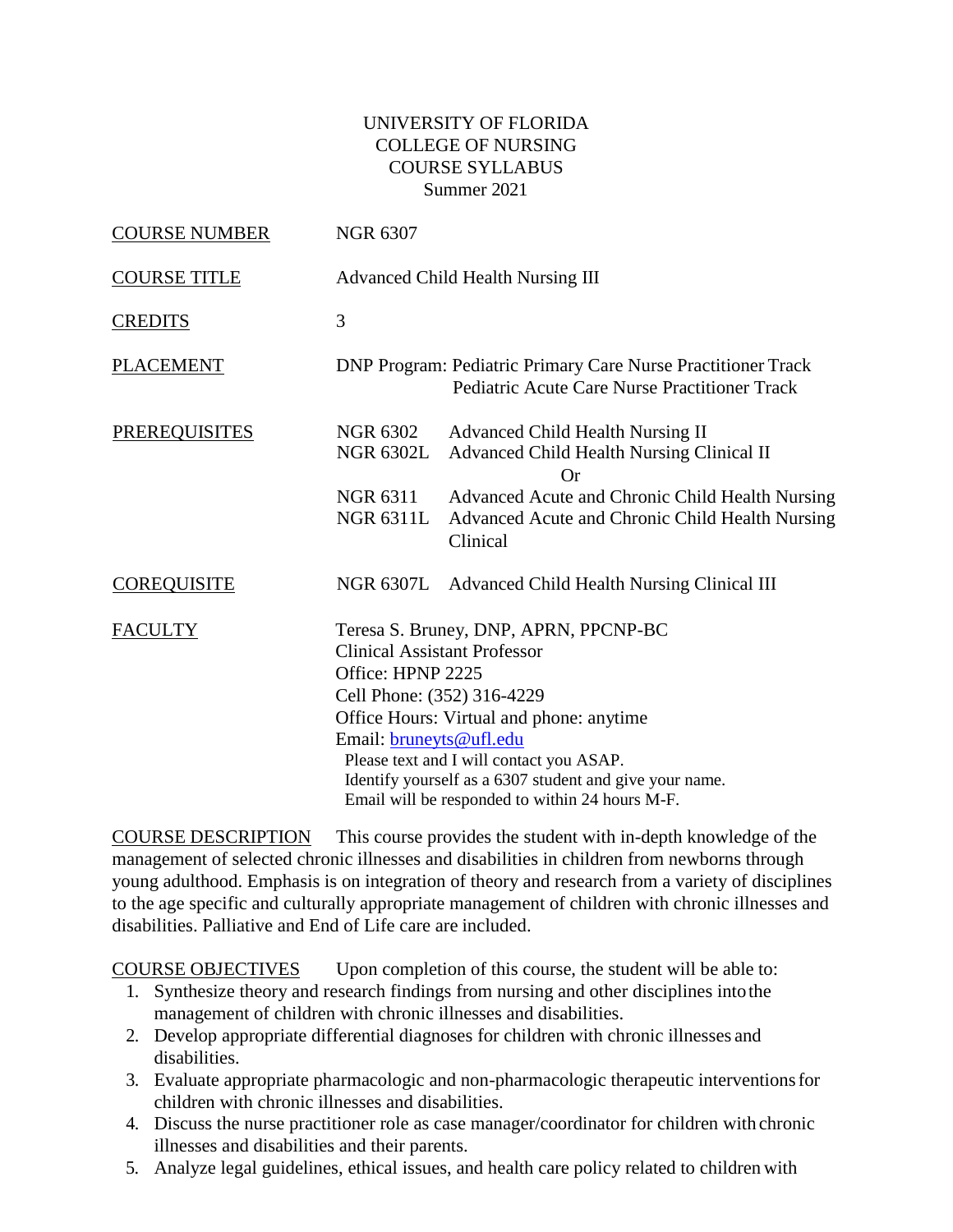chronic illnesses and disabilities.

- 6. Analyze the psychosocial and educational needs of children with chronic illnesses and disabilities and their parents.
- 7. Analyze the impact of health care organization structure and cost on familieswith children who have chronic illnesses and disabilities.
- 8. Integrate the principles of palliative care in management plans for children with terminal illnesses.

## COURSE SCHEDULE

| Faculty | Section | Day       |
|---------|---------|-----------|
| Bruney  | 7E64    | Web-based |

E-Learning in Canvas is the course management system that you will use for this course. E-Learning in Canvas is accessed by using your Gatorlink account name and password at [http://elearning.ufl.edu/](about:blank) . There are several tutorials and student help links on the E-Learning login site. If you have technical questions call the UF Computer Help Desk at 352-392-HELP or send email to [helpdesk@ufl.edu.](about:blank)

It is important that you regularly check your Gatorlink account email for College and University wide information and the course E-Learning site for announcements and notifications.

Course websites are generally made available on the Friday before the first day of classes.

This course will utilize ProctorU, a live proctoring service, for major examinations in this webbased online course to ensure a secure testing environment. Students authenticate their identity and are remotely monitored by a trained employee of ProctorU.

## ProctorU:

- Each student computer must be in compliance with Policy S1.04, Student Computer Policy and must contain a web cam, microphone, and speakers.
- Students go to the website [http://www.proctoru.com/ a](about:blank)nd click on "How To Get Started". This will permit students to create an account and test out theirsystem.
- Once an instructor makes an exam date available, students go online to ProctorU to schedule the exam session. Students must provide a valid email address and phone number where they can be reached during an exam.
- Students must sign in to ProctorU prior to the scheduled time for each exam in order to authenticate their identity and connect with the live proctor.
- CON IT Support office will oversee this process and provide technical assistance.

## TOPICAL OUTLINE

- A. Developmental approach to chronic illness and disabilities in children
	- 1. Specific developmental stages
	- 2. Parental approaches
	- 3. Siblings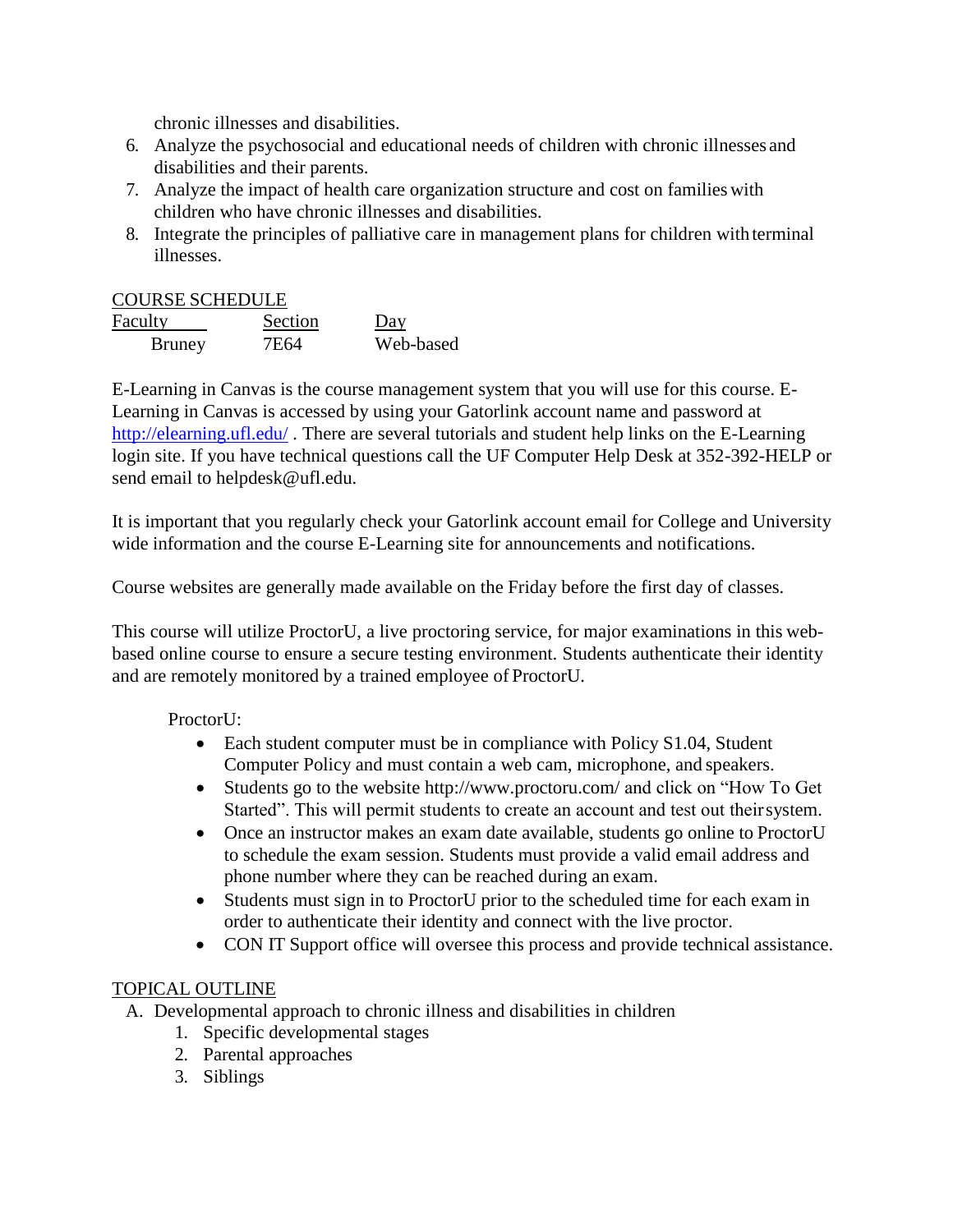- B. Systematic approach to acute and chronic health problems in each general area listedbelow are addressed using the following approach:
	- 1. Symptom cluster presentation
	- 2. Objective findings: physical exam, history, diagnostic testing
	- 3. Diagnosis/differential diagnoses
	- 4. Therapeutic Plan
	- 5. Evaluation of Treatment Results (Efficacy)
	- 6. Use of Interdisciplinary Collaboration and Referral
	- 7. Ethical principles
	- 8. Legal requirements
	- 9. Health Disparities
	- 10. Genomics
- C. Systems approach to children with chronic illness and disabilities
	- 1. Prematurity
	- 2. Respiratory System
	- 3. Cardiovascular system
	- 4. Gastrointestinal system
	- 5. Integumentary: Burns
	- 6. Musculoskeletal System
	- 7. Neurological System
	- 8. Genitourinary System
	- 9. Genetic disorders
	- 10. Endocrine disorders
	- 11. Hematologic/Neoplastic disorders
	- 12. Biopsychosocial/developmental problems of childhood

### TEACHING METHODS

Lecture/discussion, case presentations, audio-visual materials, web-based tutorials.

#### LEARNING ACTIVITIES

Group discussion, case presentations, student teaching papers and presentations, exams.

|                             | EVALUATION METHODS/COURSE GRADE CALCULATION |
|-----------------------------|---------------------------------------------|
| Quiz I                      | 10%                                         |
| Quiz II                     | 10%                                         |
| Quiz III                    | 10%                                         |
| Teaching paper/presentation | 50%                                         |
| Discussions [3]             | P/F                                         |
| Case studies-2              | 20%                                         |

The discussions must be about a patient seen in summer 2021 clinical. Be sure and tell us where that clinical experience is taking place in your discussion post.

Live lectures will be offered and also recorded and posted to course Canvas website. Live, synchronous attendance is optional.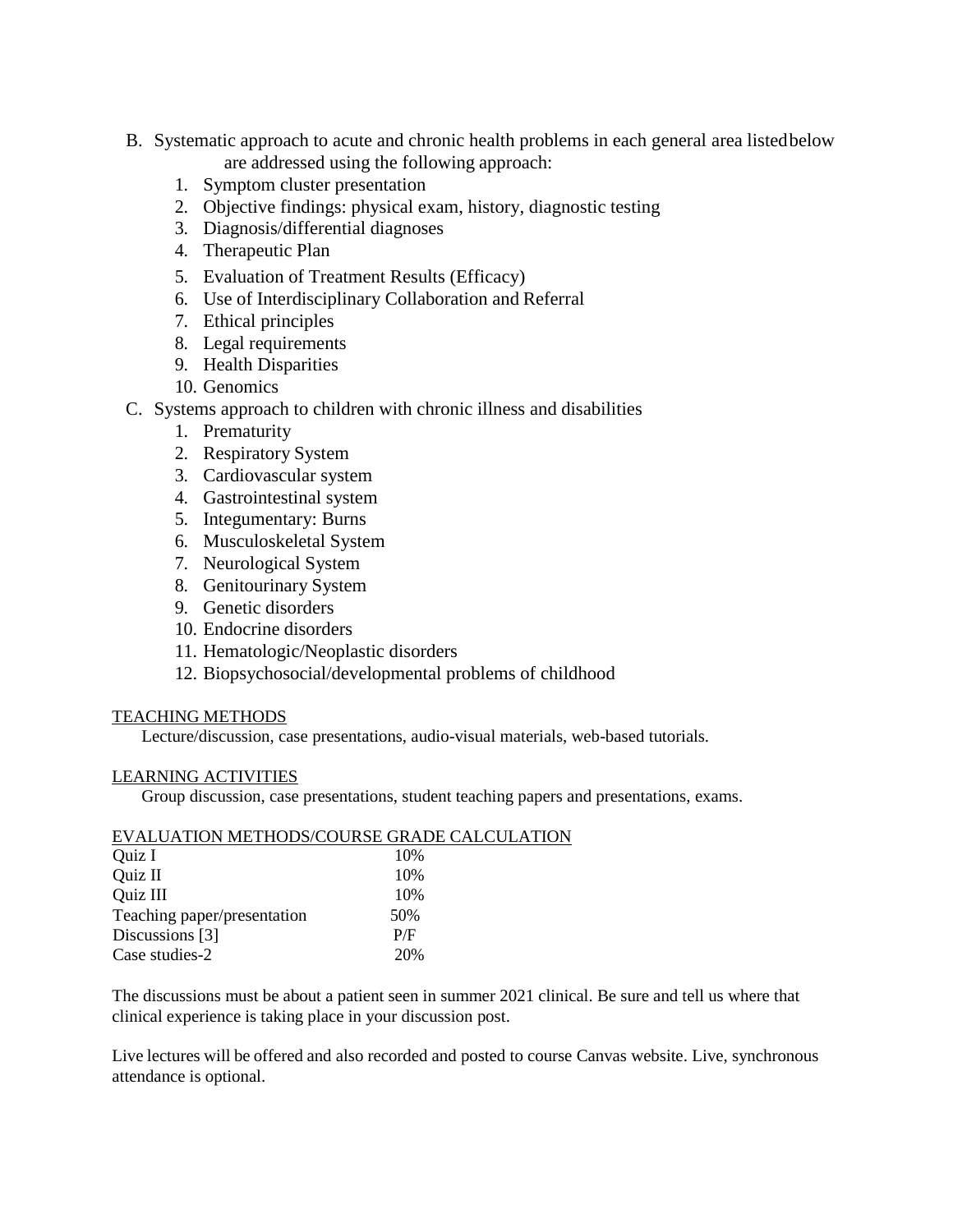Students are expected to provide feedback on the quality of instruction in this course by completing online evaluations at [https://evaluations.ufl.edu.](about:blank) Evaluations are typically open during the last two or three weeks of the semester, but students will be given specific times when they are open. Summary results of these assessments are available to students at [https://evaluations.ufl.edu/results/.](about:blank)

Participation is required for this course. This is achieved through membership in a national nursing organization or specialty organization of your choice. Proof of membership should be uploaded into Canvas by the final day of classes.

#### MAKE UP and LATE POLICY

It is possible to make up a missed quiz if there are extenuating circumstances. Since the quizzes are open for several days for each quiz, this is unlikely to be needed. Late assignments will be accepted with prior notification to the instructor of extenuating circumstances.

### GRADING SCALE/QUALITY POINTS

| A         | $95-100(4.0)$    | C    | $74-79*(2.0)$       |
|-----------|------------------|------|---------------------|
| $A -$     | 93-94 (3.67)     | $C-$ | $72-73$ $(1.67)$    |
| $B+$      | $91 - 92$ (3.33) | $D+$ | $70-71$ $(1.33)$    |
| B.        | $84-90$ $(3.0)$  | D.   | $64-69$ $(1.0)$     |
| $B -$     | $82-83$ $(2.67)$ | $D-$ | $62-63$ $(0.67)$    |
| $C_{\pm}$ | 80-81 (2.33)     | E.   | 61 or below $(0.0)$ |
| .         |                  |      |                     |

\* 74 is the minimal passing grade

For more information on grades and grading policies, please refer to University's grading policies: [http://gradcatalog.ufl.edu/content.php?catoid=4&navoid=907#grades](about:blank)

### COURSE EVALUATION

Students are expected to provide professional and respectful feedback on the quality of instruction in this course by completing course evaluations online via GatorEvals. Guidance on how to give feedback in a professional and respectful manner is available at [https://gatorevals.aa.ufl.edu/students/.](about:blank) Students will be notified when the evaluation period opens, and can complete evaluations through the email they receive from GatorEvals, in their Canvas course menu under GatorEvals, or via [https://ufl.bluera.com/ufl/.](about:blank) Summaries of course evaluation results are available to students at [https://gatorevals.aa.ufl.edu/public-results/.](about:blank)

### ACCOMMODATIONS DUE TO DISABILITY

Students with disabilities requesting accommodations should first register with the Disability Resource Center (352-392-8565, [https://disability.ufl.edu/](about:blank) ) by providing appropriate documentation. Once registered, students will receive an accommodation letter which must be presented to the instructor when requesting accommodation. Students with disabilities should follow this procedure as early as possible in the semester.

### PROFESSIONAL BEHAVIOR

The College of Nursing expects all Nursing students to be professional in their interactions with patients, colleagues, faculty, and staff and to exhibit caring and compassionate attitudes. These and other qualities will be evaluated during patient contacts and in other relevant settings by both faculty and peers. Behavior of a Nursing student reflects on the student's individual's ability to become a competent professional Nurse. Attitudes or behaviors inconsistent with compassionate care; refusal by, or inability of, the student to participate constructively in learning or patient care; derogatory attitudes or inappropriate behaviors directed at patients, peers, faculty or staff; misuse of written or electronic patient records (e.g., accession of patient information without valid reason); substance abuse; failure to disclose pertinent information on a criminal background check; or other unprofessional conduct can be grounds for disciplinary measures including dismissal.

### *As students in the health professions at UF Health, you are expected to promote safety and a culture of care*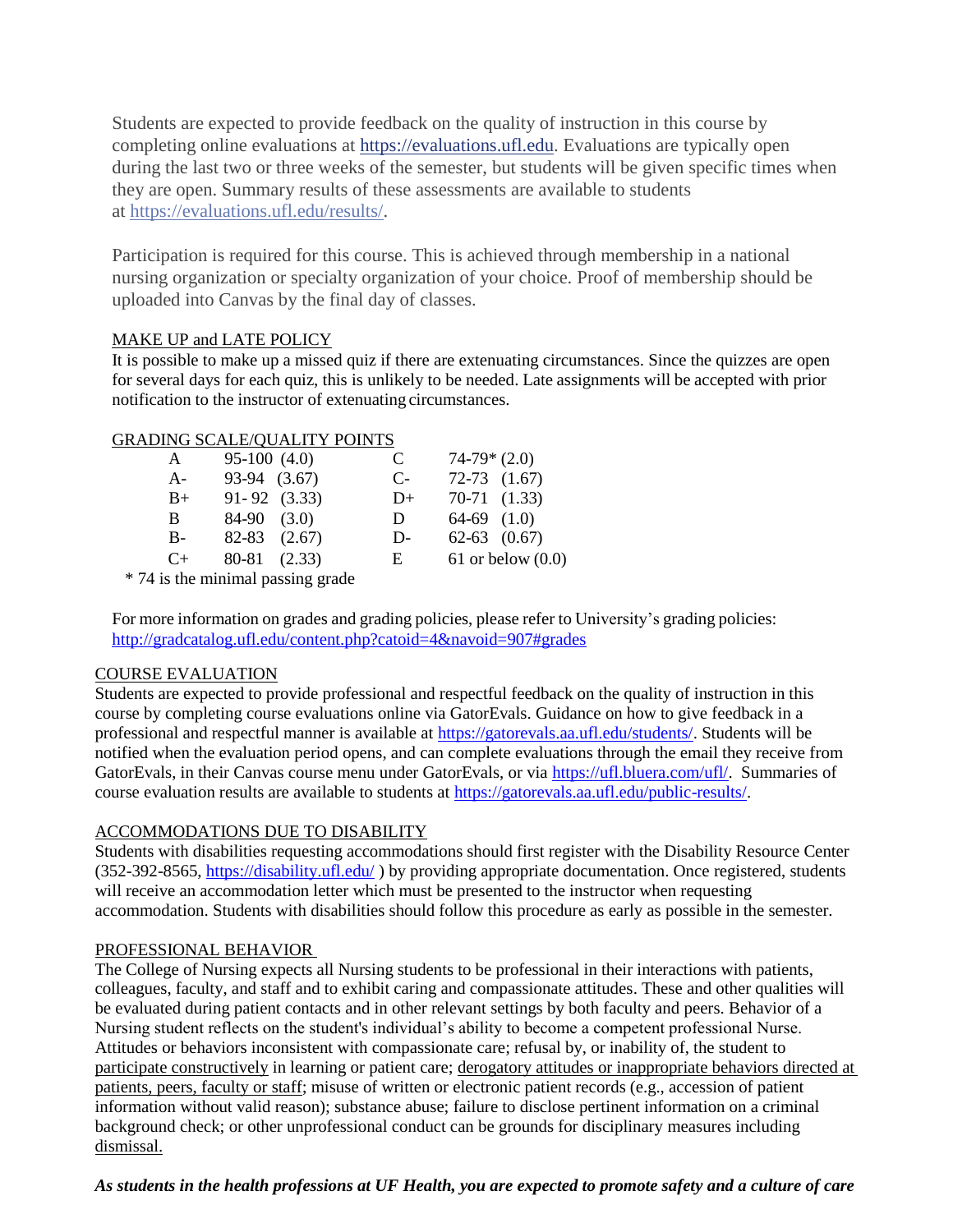*and concern for each other and for patients. Across our academic health center's missions of research, teaching and patient care, nursing students must lead by example and take individual responsibility for modeling healthy habits and behaviors to minimize the spread of COVID-19. Failure to comply with the established public health measures, both on and off campus, is considered a serious breach of professional conduct***.** 

#### UNIVERSITY POLICY ON ACADEMIC MISCONDUCT

Academic honesty and integrity are fundamental values of the University community. Students should be sure that they understand the UF Student Honor Code at [https://sccr.dso.ufl.edu/policies/student-honor-code](about:blank)[student-conduct-code/](about:blank) . Students are required to provide their own privacy screen for all examination's administered to student laptops. No wireless keyboards or wireless mouse/tracking device will be permitted during examinations.

### UNIVERSITY AND COLLEGE OF NURSING POLICIES

Please see the College of Nursing website for student policies [\(http://students.nursing.ufl.edu/currently](about:blank)[enrolled/student-policies-and-handbooks/\)](about:blank) and a full explanation of each of the university policies – [\(http://students.nursing.ufl.edu/currently-enrolled/course-syllabi/course-policies\)](about:blank) UF Grading Policy Religious Holidays Counseling and Mental Health Services Student Handbook Faculty Evaluations Student Use of Social Media

## REQUIRED TEXTBOOKS

All books and resources previously used in NGR 6301, 6302<sup>\*\*</sup> and 6311<sup>\*\*</sup> Track dependent.

## RECOMMENDED WEBSITES

Graduate Level Quality Safety Education for Nurses (QSEN) Competencies: [http://qsen.org/competencies/graduate-ksas/](about:blank)

Pediatric Palliative Care and Hospice Care Commitments, Guidelines, and Recommendations: [http://pediatrics.aappublications.org/content/132/5/966.full.pdf+html](about:blank)

American Academy of Pediatrics: [http://www.aap.org/](about:blank)

American College of Obstetrics and Gynecology: [http://www.acog.org/](about:blank)

Morbidity and Mortality Weekly Report: [http://www.cdc.gov/mmwr/](about:blank)

NIMH: [http://www.nimh.nih.gov/](about:blank)

Safe Kids: [http://www.usa.safekids.org/](about:blank)

US Centers for Disease Control: [http://www.cdc.gov/](about:blank)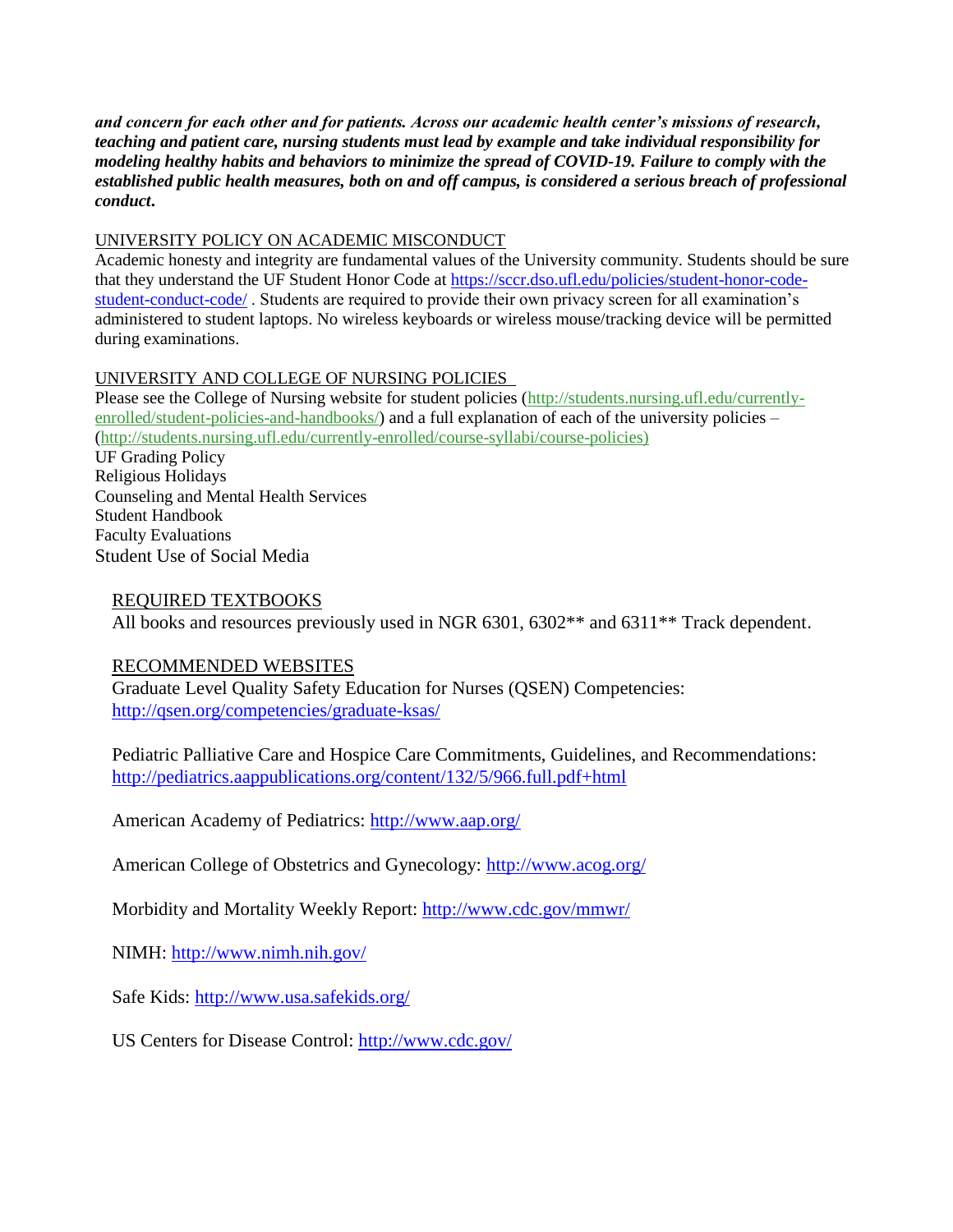# WEEKLY CLASS SCHEDULE (Please use this format)

| <b>DATE/Module</b> | <b>TOPIC/EVALUATION</b>                                                                                      | <b>READINGS/Assignm</b><br>ents | Program<br><b>Outcomes</b> |
|--------------------|--------------------------------------------------------------------------------------------------------------|---------------------------------|----------------------------|
| May 10             | <b>Course Orientation</b>                                                                                    | Lecture Dr Bruney               | 1                          |
|                    |                                                                                                              |                                 |                            |
| Module 1           |                                                                                                              |                                 |                            |
| May 17             | Genetic Disorders - Inborn Errors of Metabolism and common genetic<br>syndromes $-$ Dr Bruney                | Lecture Dr Bruney               | 1,2,3,5,6                  |
| Module 2           |                                                                                                              |                                 |                            |
|                    |                                                                                                              |                                 |                            |
| May 24             | Children with Chronic Conditions: Case Management in Long                                                    |                                 | 1,2,3,4,5,6                |
|                    | Term Care – Student presentation on-line                                                                     |                                 |                            |
| Module 3           |                                                                                                              |                                 |                            |
|                    | Caring for the ex-preemie: BPD, ALTEs, cognitive impairments,                                                | <b>Case Study 1 of</b>          |                            |
|                    | developmental challenges, feeding and growth issues, preemie growth<br>charts – Student presentation on-line | 2 Due                           |                            |
|                    |                                                                                                              |                                 |                            |
| May 31 6am -       | <b>Quiz 1</b>                                                                                                |                                 |                            |
| June 37pm          | <b>Proctor U</b>                                                                                             |                                 |                            |
| May 31             | Children with Neurological Disorders:                                                                        | Lecture Dr Bruney               | 1,2,3,4,5,6                |
|                    | Models: Traumatic Brain Injury, Spina Bifida, PANS/PANDAS, tic<br>disorder                                   | Discussion 1 of                 |                            |
|                    |                                                                                                              |                                 |                            |
|                    | Children with Endocrine Disorders: Model: Type I & 2 Diabetes                                                | 3 Due                           |                            |
|                    | Mellitus; thyroid disorders; short stature/deficient GH - Student<br>presentation on-line                    |                                 |                            |
|                    | Children with Dermatological Disorders: Burns; hemangiomas;                                                  |                                 |                            |
|                    | psoriasis; congenital melanocytic nevus; chronic discoid lupus -                                             |                                 |                            |
|                    | Student presentation on-line                                                                                 |                                 |                            |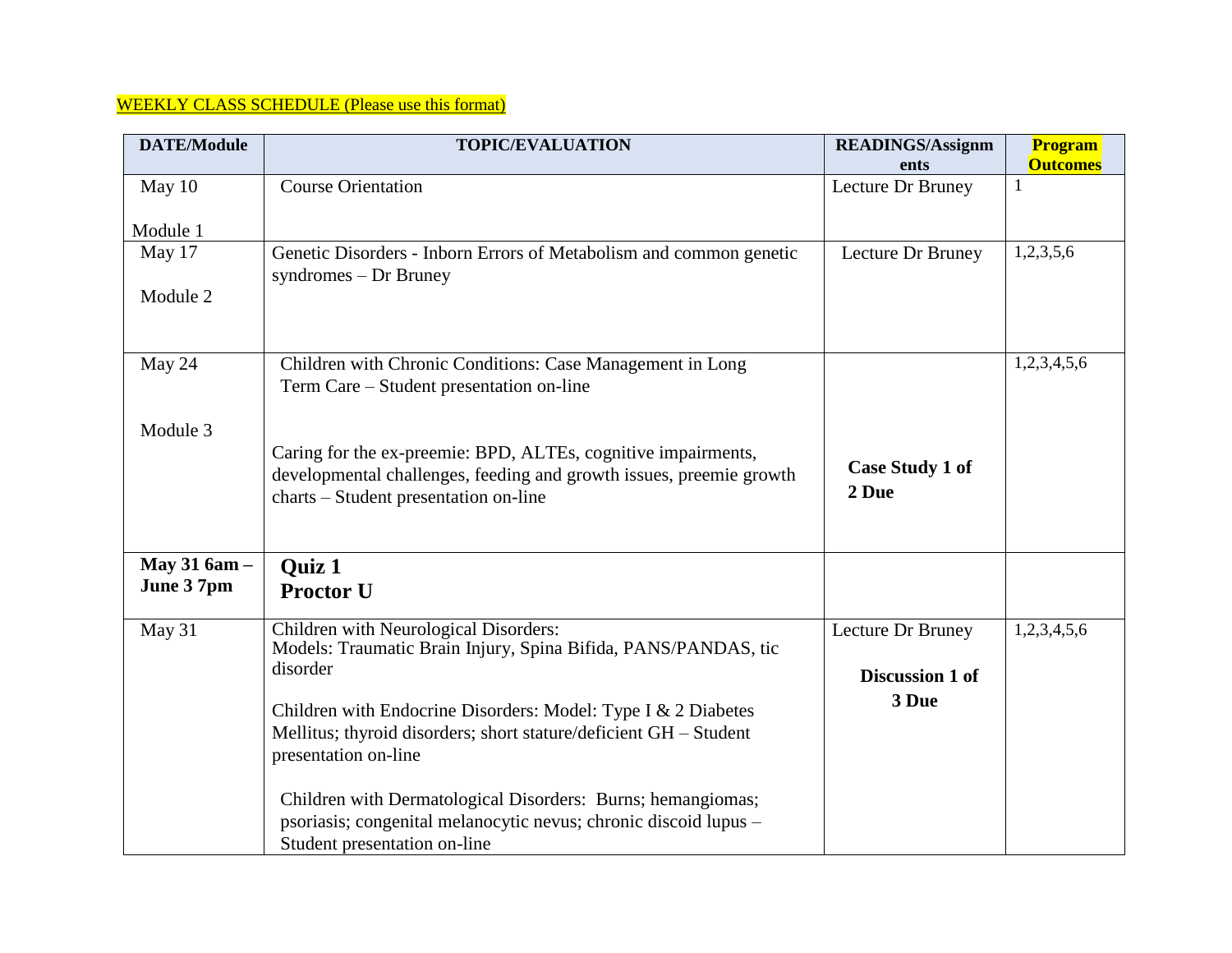| June 7         | Children with GI Disorders:                                                                | Lecture Dr             | 1,2,3,4,5,6 |
|----------------|--------------------------------------------------------------------------------------------|------------------------|-------------|
|                | Models: Celiac disease, inflammatory bowel disease, food allergies and                     | <b>Bruney</b>          |             |
|                | intolerances, food aversion - Dr Bruney                                                    |                        |             |
|                |                                                                                            |                        |             |
|                | Children with Respiratory Disorders: Model: Cystic Fibrosis; persistent                    |                        |             |
|                | asthma; chronic pulm aspiration; dysphagia - Student Presentation on-<br>line              |                        |             |
|                |                                                                                            |                        |             |
| June 16 6am-   | Quiz 2 - Proctor U                                                                         |                        |             |
| June197pm      |                                                                                            |                        |             |
| June 14        | Children with musculoskeletal disorders: Models: Multiple trauma,                          | Discussion 2 of 3      | 1,2,3,4,5,6 |
|                | cerebral palsy, scoliosis surgical treatment and follow-up; JIA                            | <b>Due</b>             |             |
| Module 6       | management - Student presentation on-line                                                  |                        |             |
|                |                                                                                            |                        |             |
|                | Children with GU Disorders: Models: Renal transplants, chronic UTI,                        |                        |             |
|                | nephrotic syndrome, HUS, MIS-C nephrologic presentations - Student<br>presentation on-line |                        |             |
| June 22-July 3 | <b>BREAK-TWO WEEKS!</b>                                                                    |                        |             |
|                |                                                                                            |                        |             |
|                |                                                                                            |                        |             |
| July 5         | Children with Biopsychosocial Disorders:                                                   | Lecture Dr Bruney      | 1,2,3,4,5,6 |
| Module 7       | Models: mental health in chronic disease [incl parents and                                 |                        |             |
|                | sibs], PTSD                                                                                | <b>Case Study 2 of</b> |             |
|                | Children with Immunological disorders: Models: HIV, primary                                | 2 Due                  |             |
|                | immunodeficiencies [list them, signs and symptoms of                                       |                        |             |
|                | each/presentations, management] - Student presentation on-line                             |                        |             |
| July 12        | Cardiovascular Disorders: Models: common chronic cardiac                                   | Discussion 3 of 3      | 1,2,3,4,5,6 |
|                | abnormalities incl HTN and hyperlipidemia as well as structural                            | Due                    |             |
| Module 8       | cardiac defects, incl management; endocarditis; common cardiac                             |                        |             |